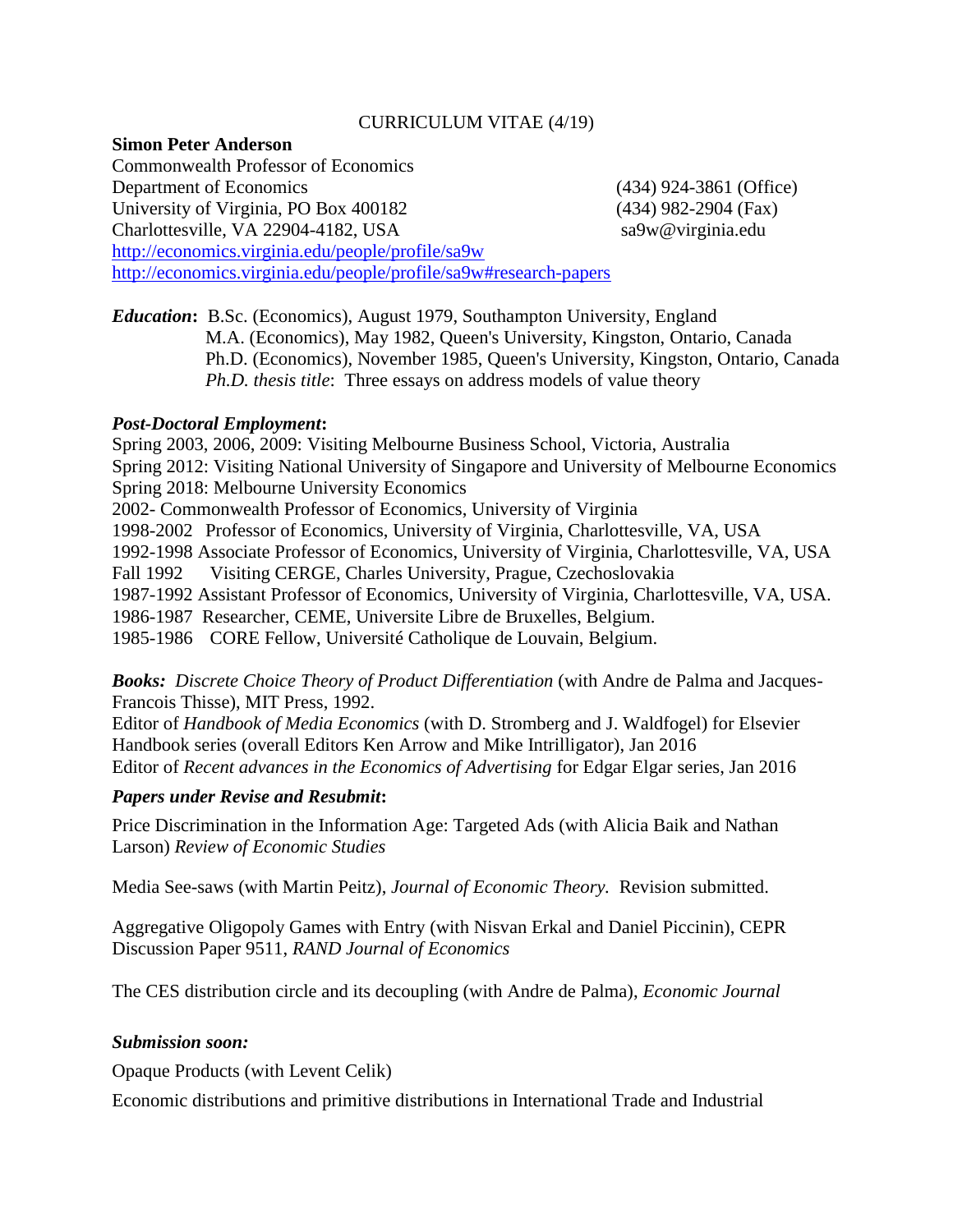Organization (with Andre de Palma) CEPR Discussion Paper (to be split up)

Search Direction (with Regis Renault)

Choosing a Champion: Party Membership and Policy Platform (with Kieron J Meagher) CEPR Discussion Paper 8941

*Articles in refereed journals* (see also **Chapters** below)**:**

The importance of consumer multi-homing (joint purchases) for market performance: mergers and entry in media markets (with Øystein Foros and Hans Jarle Kind), *Journal of Economics and Management Strategy,* forthcoming.

Competition for Advertisers in Media Markets (with Oystein Foros and Hans Jarle Kind), *Economic Journal*, (2017) 128, 34-54.

Product quality, competition, and multi-purchasing (with Oystein Foros and Hans Jarle Kind) CEPR Discussion Paper 8923, *International Economic Review* 58.1 (2017): 183-210.

Push-Me Pull-You: Comparative Advertising in the OTC Analgesics Industry (with Federico Ciliberto, Jura Liaukonyte and Régis Renault) CEPR Discussion Paper 8988, *The RAND Journal of Economics* 47.4 (2016): 1029-1056.

Personalized Pricing and Advertising (with Alicia Baik and Nathan Larson), CEPR Discussion Paper 10464, *Games and Economic Behavior* (2015), 92, 53-73.

Market Power in Transportation: Spatial Equilibrium under Bertrand Competition (with Wes Wilson), *Economics of Transportation,* Special Issue on Collective Contributions in the Honor of Richard Arnott, 4(1-2), 7-15, March–June 2015

Product Line Design (with Levent Celik), *Journal of Economic Theory,* 157, 517-526, (2015)

# **Before 2015:**

Information Content of Advertising: Empirical Evidence from the OTC Analgesic Industry (with Federico Ciliberto and Jura Liaukonyte) *International Journal of Industrial Organization* (2013), 31(5), 355-367.

Shouting to be Heard in Advertising (with Andre de Palma) *Management Science* (2013), 59(7), 1545-1556.

The Advertising Mix for a Search Good (with Régis Renault) CEPR paper 8756. *Management Science* (2013), 59(1), 69-83. Online: http://mansci.journal.informs.org/content/early/2012/08/20/mnsc.1120.1575.abstract

Oligopoly and Luce's Choice Axiom (with Andre de Palma), *Regional Science and Urban Economics*, (2012), 42(6), 1053-60. Online: http://www.sciencedirect.com/science/article/pii/S0166046211001189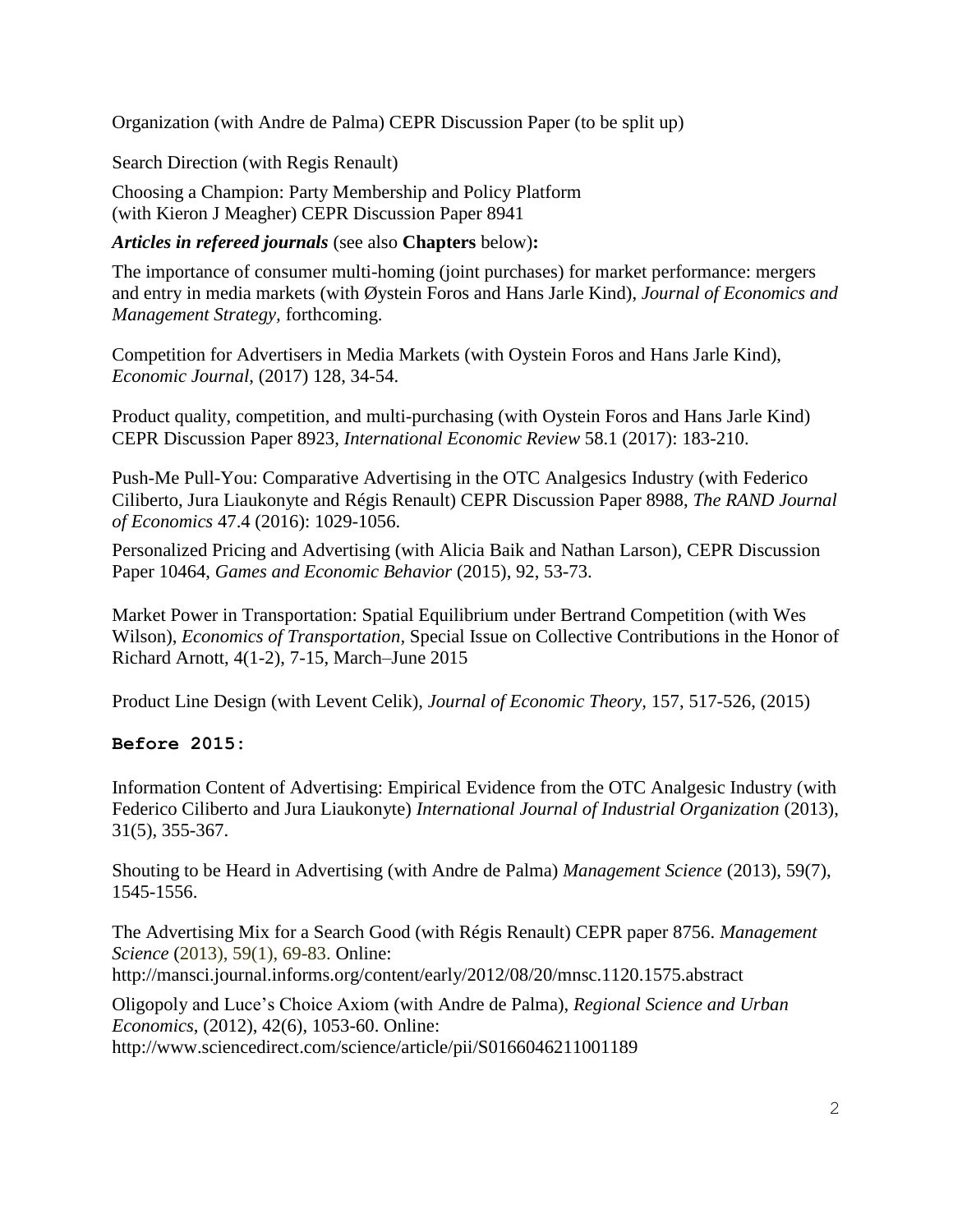[Media Mergers and Media Bias with Rational Consumers](http://ideas.repec.org/p/cpr/ceprdp/7768.html) (with John McLaren) CEPR paper 7768*, Journal of the European Economics Association*, (2012), 10(4), 831-859.

Media market concentration, advertising levels, and ad prices (with Øystein Foros, Hans Jarle Kind, Martin Peitz), *International Journal of Industrial Organization*, (2012), 30(3), 321-325.

Competition for Attention in the Information (Overload) Age (with Andre de Palma), CEPR Discussion Paper 7286, *RAND Journal of Economics*, (2012), 43(1): 1-25.

[Platform Siphoning: Ad-Avoidance and Media Content](http://ideas.repec.org/p/cpr/ceprdp/7729.html) (with Joshua Gans) [CEPR Discussion](http://ideas.repec.org/s/cpr/ceprdp.html)  [Papers](http://ideas.repec.org/s/cpr/ceprdp.html) 7729. *American Economic Journal: Microeconomics* (2011), 3(4): 1–34.

Information Congestion (with Andre de Palma), *RAND Journal of Economics* (2009), 40(4), 688-709.

[Comparative Advertising: Disclosing Horizontal Match Information](http://www.virginia.edu/economics/papers/anderson/compad061106.pdf) (with Régis Renault), *RAND Journal of Economics* (2009), 40(3), 558-581.

Spatial Competition, Pricing, and Market Power in Transportation: A Dominant Firm Model (with Wes Wilson), *Journal of Regional Science* (2008), 48(2), 367-397

[Participation Games: Market Entry, Coordination, and the Beautiful Blonde](http://www.elsevier.com/locate/jebo) (with Maxim Engers), *Journal of Economic Behavior and Organization,* (2007), 63(1), 120-137

[Advertising Content](file:///C:/Users/sa9w/Desktop/djb4c/Local%20Settings/Temporary%20Internet%20Files/Content.Outlook/0HA8F0OY/Anderson/adcontfinal102605.pdf) (with Regis Renault), *American Economic Review*, (2006), 96(1), 93-113

[Market Performance with Multiproduct Firms](http://www.virginia.edu/economics/papers/anderson/012605jiempfsk2701a.pdf) (with Andre de Palma), *Journal of Industrial Economics*, (2006), 54, (1), 95-124

[Market Provision of Broadcasting: A Welfare Analysis](http://www.virginia.edu/economics/papers/anderson/newbroad.pdf) (with Stephen Coate), revision of NBER Discussion Paper 7316, *Review of Economic Studies*, (2005), 72(4), 947-972*.*

[Price Dispersion and Consumer Reservation Prices](http://www.virginia.edu/economics/papers/anderson/JEMS.2004-06-24.anderson.pdf.pdf) (with Andre de Palma), *Journal of Economics and Management Strategy*, (2005), 14(1), 61-91

[Noisy Directional Learning and the Logit Equilibrium](http://www.virginia.edu/economics/papers/anderson/11_sjoe11.pdf) (with Jacob Goeree and Charles Holt), *Scandinavian Journal of Economics,* festschrift for Reinhard Selten , (2004), 106(3), 581-602

[The Economics of Pricing Parking](file:///C:/Users/sa9w/Desktop/djb4c/Local%20Settings/Temporary%20Internet%20Files/Content.Outlook/papers/anderson/parkPRS.pdf) (with Andre de Palma), *Journal of Urban Economics*, (2004), 55(1), 1-20[.](file:///C:/Users/sa9w/Desktop/djb4c/Local%20Settings/Temporary%20Internet%20Files/Content.Outlook/0HA8F0OY/Anderson/efficsurplus.pdf)

[Efficiency and Surplus Bounds in Cournot Competition](file:///C:/Users/sa9w/Desktop/djb4c/Local%20Settings/Temporary%20Internet%20Files/Content.Outlook/0HA8F0OY/Anderson/efficsurplus.pdf) (with Regis Renault), *Journal of Economic Theory*, (2003), 113(2), 253-264.

[Nontariff Barriers and Trade Liberalization](http://www.cesifo.de/pls/ifo_app/DocLinkCESifoDl?getDoc=WP254.PDF) (with Nicolas Schmitt), *Economic Inquiry*, (2003), 41(1), 80-97.

[The Logit Equilibrium: A Perspective on Intuitive Behavioral Anomalies](ftp://ftp.virginia.edu/pub/bk5x/RePEc/vir/virpap/papers/virpap332.pdf) (with Jacob Goeree and Charles Holt), *Southern Economic Journal,* (2002), 69(1) 21-47.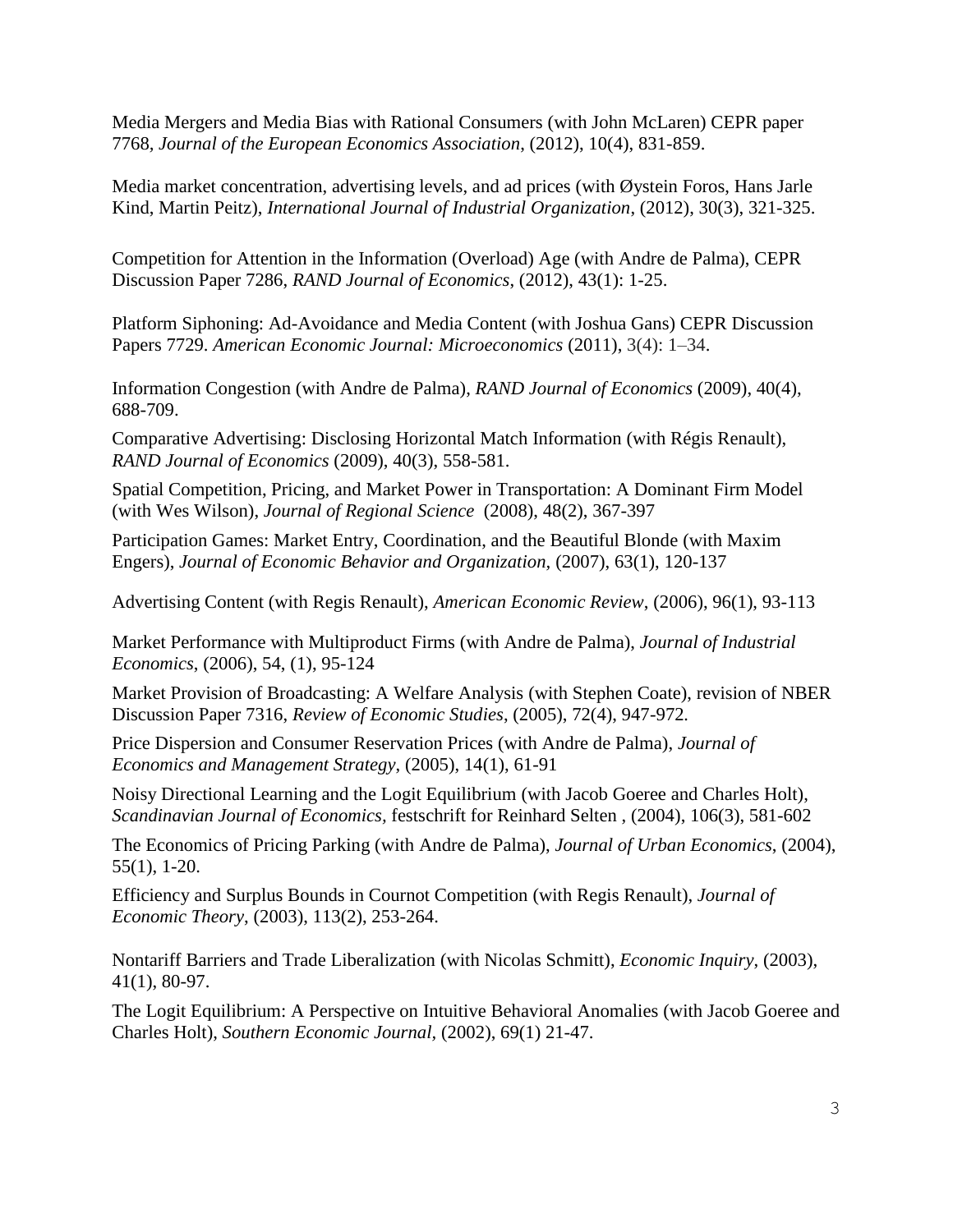[Tax Incidence In Differentiated Products Oligopoly](ftp://ftp.virginia.edu/pub/bk5x/RePEc/vir/virpap/papers/virpap341.pdf) (with Andre de Palma and Brent Kreider), *Journal of Public Economics,* (2001), 81(2), 173-192.

[Efficiency of Indirect Taxes Under Imperfect Competition](ftp://ftp.virginia.edu/pub/bk5x/RePEc/vir/virpap/papers/virpap342.pdf) (with Andre de Palma and Brent Kreider), *Journal of Public Economics*, (2001), 81(2), 231-251.

[Product Diversity in Asymmetric Oligopoly: Is the Quality of Consumer Goods Too Low?](http://www.people.virginia.edu/~sa9w/papers_files/quality7lasteee.pdf) (with Andre de Palma), *Journal of Industrial Economics*, (2001), 49, 113-135.

[Minimum-Effort Coordination Games: Stochastic Potential and Logit Equilibrium](http://www.people.virginia.edu/~cah2k/mineff.pdf) (with Jacob Goeree and Charles Holt), *Games and Economic Behavior*, (2001), 34(2), 177-199.

Pre-emptive [Entry in Differentiated Product Markets](ftp://ftp.virginia.edu/pub/bk5x/RePEc/vir/virpap/papers/virpap334.pdf) (with Maxim P. Engers), *Economic Theory*, (2001), 17, 419-445.

[Information and Firm Pricing: Negative Externalities from Improved Information](ftp://ftp.virginia.edu/pub/bk5x/RePEc/vir/virpap/papers/virpap338.pdf) (with Regis Renault), *International Economic Review*, (2000), 41(3), 721-742.

[From Local to Global Competition](ftp://ftp.virginia.edu/pub/bk5x/RePEc/vir/virpap/papers/virpap344.pdf) (with Andre de Palma), *European Economic Review*, (2000), 44(3), 423-448.

[International Pricing with Costly Consumer Arbitrage](http://www.virginia.edu/economics/papers/anderson/1373.pdf) (with Victor Ginsburgh), *Review of International Economics*, (1999), 7(1), 126-139.

[Pricing, Product Diversity and Search Costs: a Bertrand-Chamberlin-Diamond Model](ftp://ftp.virginia.edu/pub/bk5x/RePEc/vir/virpap/papers/virpap335.pdf) (with Regis Renault), *RAND Journal of Economics*, (1999), 30(4), 719-735.

Reverse Discrete Choice Models (with Andre de Palma), *Regional Science and Urban Economics*, (1999), 29(6), 745-764.

[A Theoretical Analysis of Altruism and Decision Error in Public Goods Games](http://www.sciencedirect.com/science/article/B6V76-3TWYC99-6/2/9668037fd2dd6166803a18c333f22eb0) (with Jacob Goeree and Charles Holt), *Journal of Public Economics*, (1998), 70(2), 297-323.

[Rent Seeking with Bounded Rationality: An Analysis of the All-Pay Auction](http://www.people.virginia.edu/~cah2k/allpay.pdf) (with Jacob Goeree and Charles Holt), *Journal of Political Economy*, (1998), 106(4), 828-853; reprinted in *40 Years of Research on Rent Seeking 1,* Eds. Roger Congleton, Arye Hillman, Kai Konrad, Springer, (2008).

[Location, Location, Location](http://www.sciencedirect.com/science?_ob=MImg&_imagekey=B6WJ3-45S934F-6-1&_cdi=6867&_user=709071&_orig=browse&_coverDate=11%2F30%2F1997&_sk=999229998&view=c&wchp=dGLbVtb-zSkWW&md5=c96f8976f47de0bc34b3d234abc65c6b&ie=/sdarticle.pdf) (with Jacob Goeree and Roald Ramer), *Journal of Economic Theory*, (1997), 77(1), 102-127.

[Privatization and Efficiency in a Differentiated Industry](http://www.cepr.org/pubs/dps/DP1136.asp) (with Andre de Palma and Jacques-Francois Thisse), *European Economic Review*, (1997), 41, 1635-1654.

[Produits Differencies et Information Imparfaite des Consommateurs](file:///C:/Users/sa9w/Desktop/djb4c/Local%20Settings/Temporary%20Internet%20Files/Content.Outlook/0HA8F0OY/Anderson/produits.pdf) (with Regis Renault), *Revue*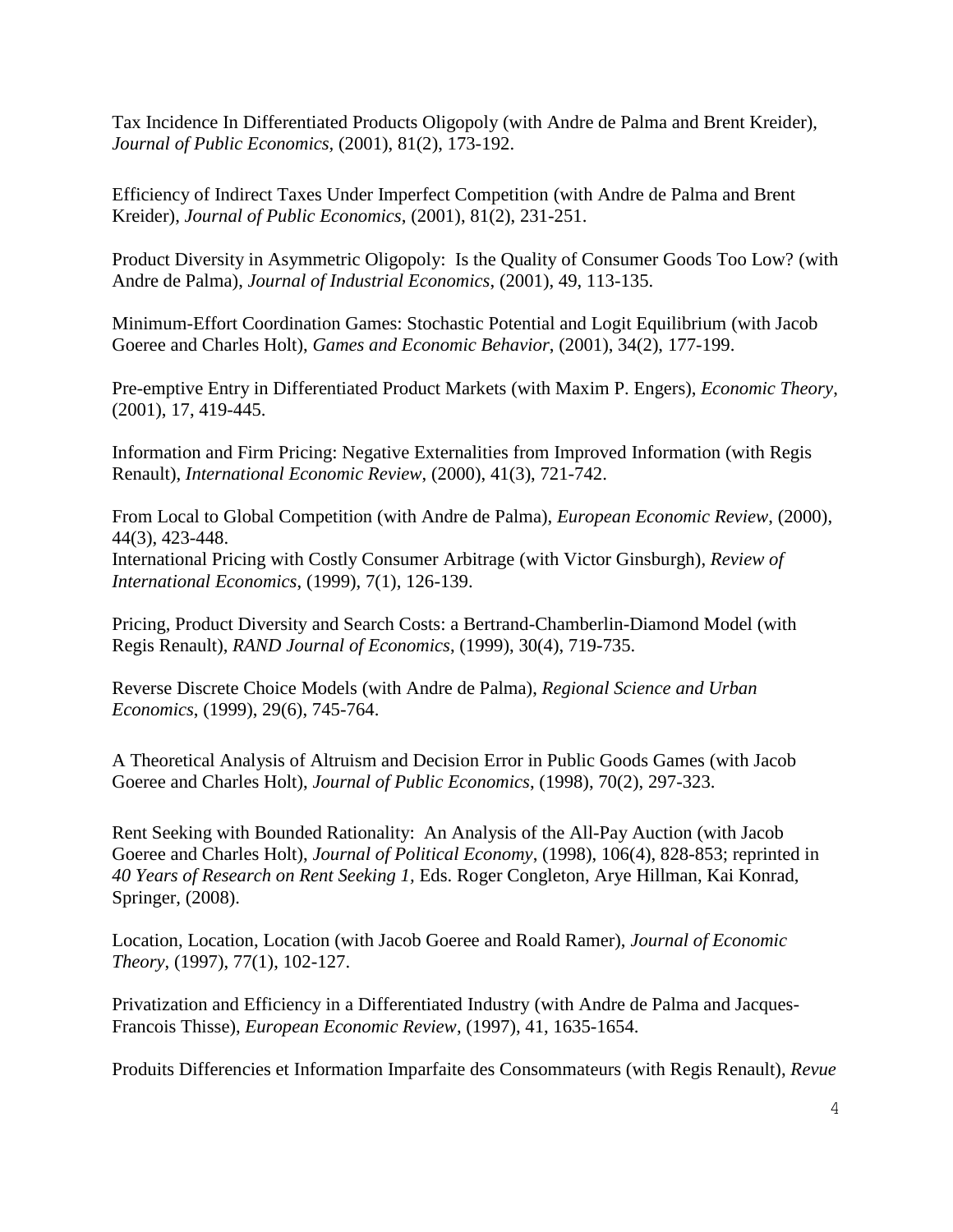*Economique*, (1996), 47, 425-35.

[Oligopolistic Competition and the Optimal Provision of Products](http://links.jstor.org/sici?sici=0012-9682%28199511%2963%3A6%3C1281%3AOCATOP%3E2.0.CO%3B2-L&origin=repec) (with Andre de Palma and Yuurii Nesterov), *Econometrica*, (1995), 63, 1281-1301,

[Who Benefits from Antidumping Legislation?](http://www.sciencedirect.com/science/article/B6V6D-3YN9D9X-6/2/36328366e7b3a38908972a14a6a23a60) (with Nicolas Schmitt and Jacques-Francois Thisse), *Journal of International Economics*, 1995, 38, 321-337; reprinted in *Critical Perspectives on the Global Trading System and the WTO*, Eds: Kym Anderson and Bernard Hoekman), Edgar Elgar, Cheltenham, England, 2006

[Strategic Investment and Timing of Entry](http://links.jstor.org/sici?sici=0020-6598%28199411%2935%3A4%3C833%3ASIATOE%3E2.0.CO%3B2-3&origin=repec) (with Maxim P. Engers), *International Economic Review*, (1994), 35, 833-853.

[Probabilistic Voting and Platform Selection in Multi-Party Elections](http://www.google.com/search?hl=en&lr=&q=Incumbency+Effects+in+Political+Campaignshttp://www.springerlink.com/openurl.asp?genre=article&issn=0176-1714&volume=11&issue=4&spage=305) (with Amoz Kats and Jacques-Francois Thisse), *Social Choice and Welfare*, (1994), 11: 305-322.

[Spatial Competition with Price-Taking Firms](http://links.jstor.org/sici?sici=0013-0427%28199405%292%3A61%3A242%3C125%3ASCWPF%3E2.0.CO%3B2-0&origin=repec) (with Maxim P. Engers), *Economica*, (1994), 61 125-136.

[Price Discrimination via Second-Hand Markets](http://www.sciencedirect.com/science/article/B6V64-45BC5GS-3/2/a01dd7f3eb1cb3ee7a09a95cb4f7265c) (with Victor Ginsburgh), *European Economic Review*, (1993), 38, 23-44.

[Why Firms May Prefer not to Price Discriminate via Mixed Bundling](http://www.sciencedirect.com/science/article/B6V8P-45KNK0V-D/2/dc200950dc2074ada951c519389f56b1) (with Luc Leruth), *International Journal of Industrial Organization*, (1993), 11, 49-61.

[Incumbency Effects in Political Campaigns](http://www.springerlink.com/openurl.asp?genre=article&issn=0176-1714&volume=11&issue=4&spage=305) (with Gerhard Glomm), *Public Choice*, (1992), 74 207-219.

[Multiproduct Firms: A Nested Logit Approach](http://www.kellogg.nwu.edu/research/math/dps/973.pdf) (with Andre de Palma), *Journal of Industrial Economics*, (1992), 40 261-276, reprinted in: *The Economics of Product Differentiation*, ed. Jacques-Francois Thisse and George Norman Vol. II, 110-125.

[Spatial Equilibrium with Footloose Firms](file:///C:/Users/sa9w/Desktop/djb4c/Local%20Settings/Temporary%20Internet%20Files/Content.Outlook/0HA8F0OY/Anderson/footloose%20firms.pdf) (with Andre de Palma), *Journal of Regional Science*, (1992), 33 309-320.

[Social Surplus and Profitability under Different Spatial Pricing Policies](file:///C:/Users/sa9w/Desktop/djb4c/Local%20Settings/Temporary%20Internet%20Files/Content.Outlook/0HA8F0OY/Anderson/Social%20Surplus.pdf) (with Andre de Palma and Jacques-Francois Thisse), *Southern Economic Journal*, (1992), 58 934-949.

[Alienation, Indifference and the Choice of Ideological Position](file:///C:/Users/sa9w/Desktop/djb4c/Local%20Settings/Temporary%20Internet%20Files/Content.Outlook/0HA8F0OY/Anderson/alienation.pdf) (with Gerhard Glomm), *Social Choice and Welfare*, (1992), 9, 17-31.

The Logit as a Model of Product Differentiation (with Andre de Palma), *Oxford Economic Papers*, (1992), 44, 51-67.

[Stackelberg vs. Cournot Oligopoly Equilibrium](file:///C:/Users/sa9w/Desktop/djb4c/Local%20Settings/Temporary%20Internet%20Files/Content.Outlook/0HA8F0OY/Anderson/Stackelberg.pdf) (with Maxim P. Engers), *International Journal of Industrial Organization*, (1992), 10, 127-135.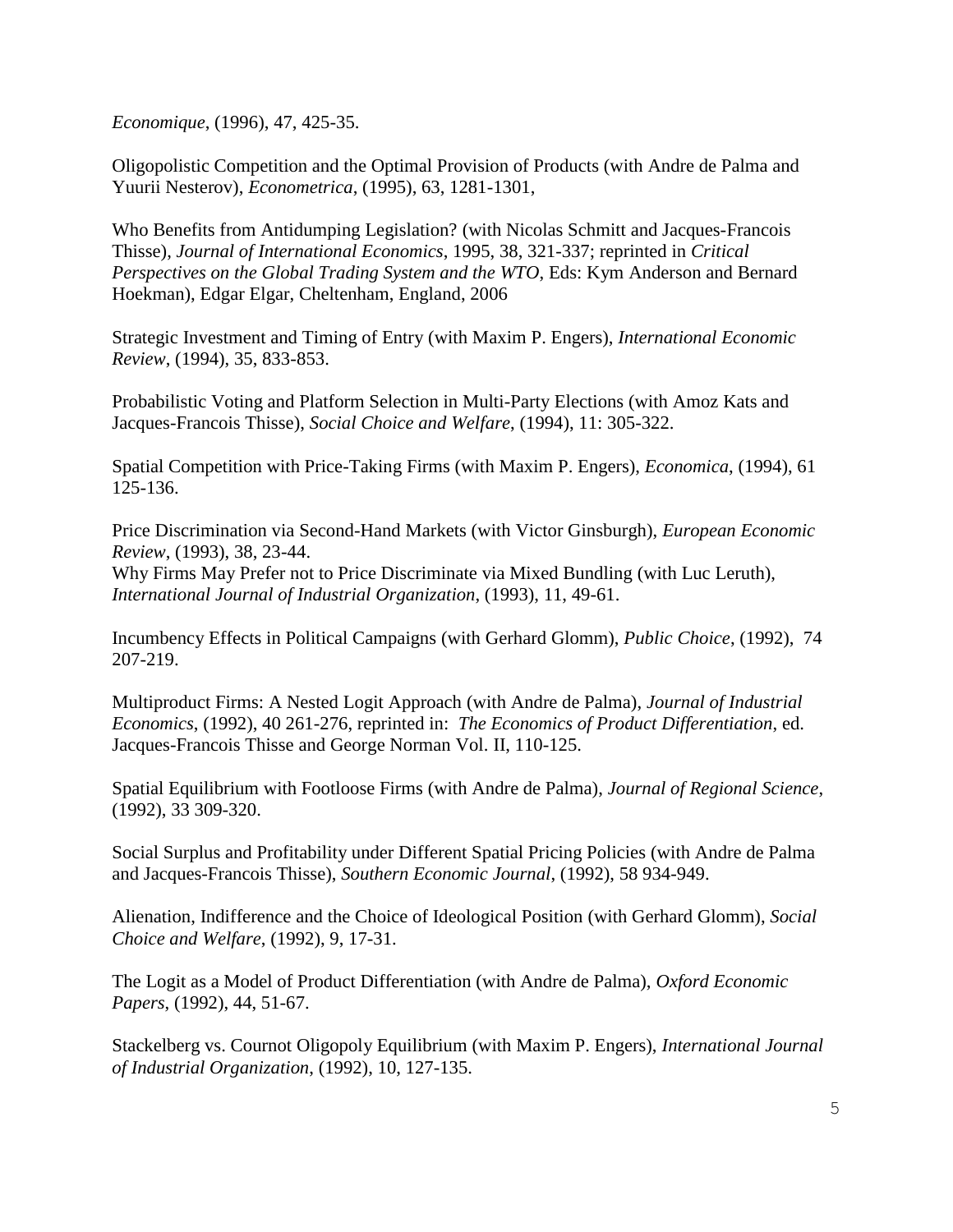[Firm Mobility and Location Equilibrium](file:///C:/Users/sa9w/Desktop/djb4c/Local%20Settings/Temporary%20Internet%20Files/Content.Outlook/0HA8F0OY/Anderson/Firm%20mobility.pdf) (with Andre de Palma and Gap S. Hong), *Canadian Journal of Economics*, (1992), 25, 76-88.

The Trade-Off Between Precommitment and Flexibility in Trade Union Wage Setting (with Michael B. Devereux), *Oxford Economic Papers*, (1991), 43,549-569.

[Cournot Competition Yields Spatial Agglomeration](http://links.jstor.org/sici?sici=0020-6598%28199111%2932%3A4%3C793%3ACCYSA%3E2.0.CO%3B2-N&origin=repec) (with Damien J. Neven), *International Economic Review*, (1991), 32, 793-808.

[Spatial Competition a la Cournot: Price Discrimination by Quantity-Setting Oligopolists](file:///C:/Users/sa9w/Desktop/djb4c/Local%20Settings/Temporary%20Internet%20Files/Content.Outlook/0HA8F0OY/Anderson/Spatial%20competition.pdf) (with Damien J. Neven), *Journal of Regional Science*, (1990), 30, 1 -14.

Multi-Market Oligopoly with Production Before Sales (with Ronald D. Fischer), *Journal of Industrial Economics*, (1989), 38, 167-182.

[Is International Trade Profitable to Oligopolistic Industries?](file:///C:/Users/sa9w/Desktop/djb4c/Local%20Settings/Temporary%20Internet%20Files/Content.Outlook/0HA8F0OY/Anderson/International%20Trade.pdf) (with Marie-Paule Donsimoni and Jean J. Gabszewicz), *International Economic Review*, (1989), 30, 725-734.

[Socially Optimal Spatial Pricing](file:///C:/Users/sa9w/Desktop/djb4c/Local%20Settings/Temporary%20Internet%20Files/Content.Outlook/0HA8F0OY/Anderson/Socially%20Optimal.pdf) *Regional Science and Urban Economics*, (1989), 19, 60-86.

[Market Efficiency with Combinable Products](file:///C:/Users/sa9w/Desktop/djb4c/Local%20Settings/Temporary%20Internet%20Files/Content.Outlook/0HA8F0OY/Anderson/market%20Effec.pdf) (with Damien J. Neven), *European Economic Review*, (1989), 33, 707-719.

[Profit-Sharing and Optimal Labour Contracts](file:///C:/Users/sa9w/Desktop/djb4c/Local%20Settings/Temporary%20Internet%20Files/Content.Outlook/0HA8F0OY/Anderson/profit-sharing.pdf) (with Michael B. Devereux), *Canadian Journal of Economics*, (1989), 22, 425-434.

Demand for Differentiated Products, Discrete Choice Models, and the Characteristics Approach (with Andre de Palma and Jacques-Francois Thisse), *Review of Economic Studies*, 56 (1989), 21-35, reprinted in: *The Economics of Product Differentiation*, ed. Jacques-Francois Thisse and George Norman Vol. I.

Spatial Price Policies Reconsidered (with Andre de Palma and Jacques-Francois Thisse), *Journal of Industrial Economics*, (1989), 38, 1-18

[Spatial Price Discrimination with Heterogeneous Products](http://links.jstor.org/sici?sici=0034-6527%28198810%2955%3A4%3C573%3ASPDWHP%3E2.0.CO%3B2-4&origin=bc) (with Andre de Palma), *Review of Economic Studies*, (1988), 55, 573-592

[The CES and the Logit : Two Related Models of Heterogeneity](file:///C:/Users/sa9w/Desktop/djb4c/Local%20Settings/Temporary%20Internet%20Files/Content.Outlook/0HA8F0OY/Anderson/ces.pdf) (with Andre de Palma and Jacques-Francois Thisse), *Regional Science and Urban Economics,* (1988), 18(1), 155-164.

[Equilibrium Existence in the Linear Model of Spatial Competition](http://links.jstor.org/sici?sici=0013-0427%28198811%292%3A55%3A220%3C479%3AEEITLM%3E2.0.CO%3B2-U&origin=repec) *Economica*, (1988), 55, 479-491.

Price Discrimination in Spatial Competitive Markets (with Jacques-Francois Thisse), *European*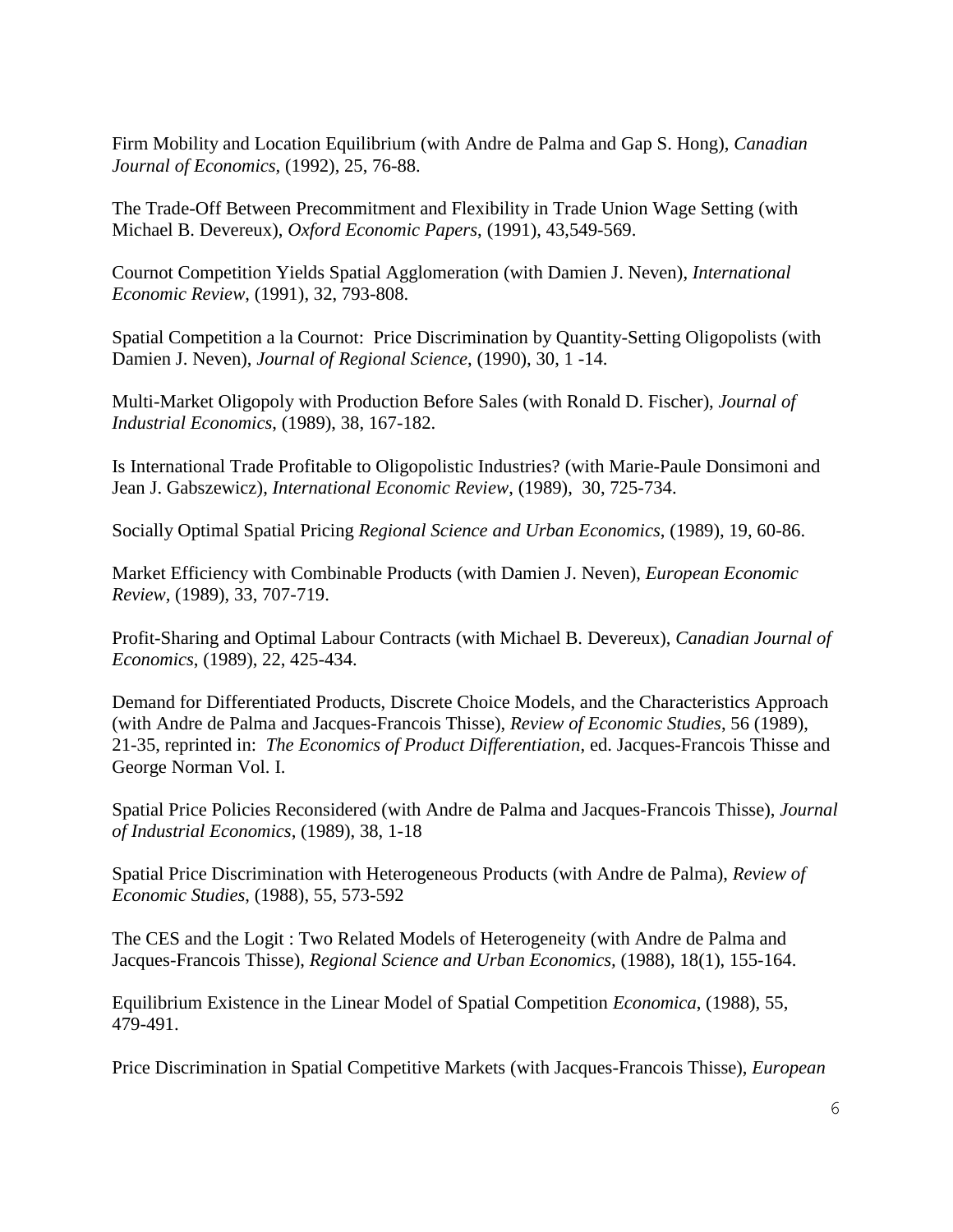*Economic Review*, (1988), 32 578-590.

[A Representative Consumer Theory of the Logit Model](file:///C:/Users/sa9w/Desktop/djb4c/Local%20Settings/Temporary%20Internet%20Files/Content.Outlook/0HA8F0OY/Anderson/logit%20model.pdf) (with Andre de Palma and Jacques-Francois Thisse), *International Economic Review*, (1988), 29, 461-466.

[Trade Unions and the Choice of Capital Stock](file:///C:/Users/sa9w/Desktop/djb4c/Local%20Settings/Temporary%20Internet%20Files/Content.Outlook/0HA8F0OY/Anderson/Trade%20Unions.pdf) (with Michael B. Devereux), *Scandinavian Journal of Economics*, (1988), 90, 27-44.

Spatial Competition and Price Leadership *International Journal of Industrial Organization*, (1987), 5, 369-398.

The CES is a Discrete Choice Model? (with Andre de Palma and Jacques-Francois Thisse), *Economics Letters*, (1987), 24, 139-140.

[Product Choice with Economies of Scope](file:///C:/Users/sa9w/Desktop/djb4c/Local%20Settings/Temporary%20Internet%20Files/Content.Outlook/0HA8F0OY/Anderson/product%20choice.pdf) *Regional Science and Urban Economics,* (1985), 15, 277-294.

# *Book Reviews, Short Papers, and Articles in Books:*

Consumer Search and Firm Pricing (Chapter with Regis Renault), *Handbook of Game Theory and Industrial Organization*, L. Corchon and M. Marini (eds.) 2018; Edgar Elgar

2 Chapters for *Handbook of Media Economics* (ed. with D. Stromberg and J. Waldfogel) for Elsevier Handbook series (overall Editors Ken Arrow and Mike Intrilligator), Jan 2016: Preference Externalities (with Joel Waldfogel) The Advertising Financed business model in two-sided media markets (with Bruno Jullien)

Foreword for *Recent advances in the Economics of Advertising* for Edgar Elgar series, Jan 2016

# **Before 2015:**

[Price Discrimination](file:///C:/Users/sa9w/Desktop/from%20Inspiron%20101210/papers/anderson/pricedisc080808.pdf) [\(figures\)](file:///C:/Users/sa9w/Desktop/from%20Inspiron%20101210/papers/anderson/tarifdisc_pics080313_edited.doc); with Regis Renault, *Handbook in Transport Economics*, Edward Elgar, De Palma, A., R. Lindsey, E. Quinet and R. Vickerman (eds.) (2012)

Advertising and the Internet. In *Handbook of Digital Economics*, M. Peitz and J. Waldfogel (eds), Oxford University Press. (2012)

[Differentiated Products, International Trade and Simple General Equilibrium Effects](file:///C:/Users/sa9w/Desktop/djb4c/Local%20Settings/Temporary%20Internet%20Files/Content.Outlook/papers/anderson/curtconf_june08.pdf) (with Nicholas Schmitt), *Essays in honor of Curt Eaton*, Ed. G. Dow, A. Eckert, Doug West, University of Toronto Press. (2010), Ch 7; 136-59

[The ABC of complementary products mergers,](file:///C:/Users/sa9w/Desktop/djb4c/Local%20Settings/Temporary%20Internet%20Files/Content.Outlook/0HA8F0OY/Anderson/ABC4EL081014.pdf) with Simon Loertscher and Yves Schneider, *Economics Letters*, (2010), 106(3), 212-215.

Logit Equilibrium Models of Anomalous Behavior: What to do when the Nash Equilibrium Says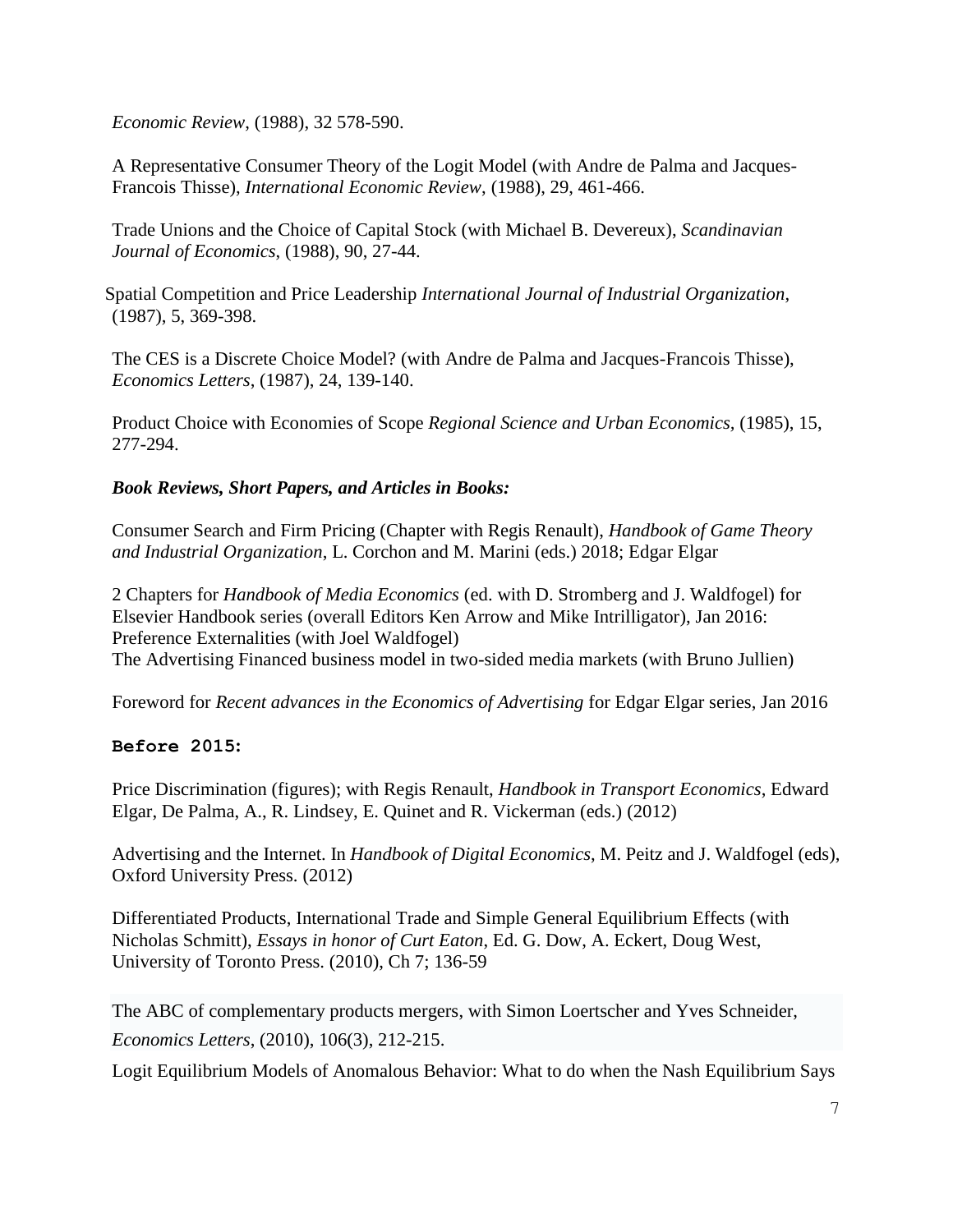One Thing and the Data Say Something Else (with Jacob Goeree and Charles Holt), *Handbook of Experimental Economic Results*, Charles Plott and Vernon Smith, eds. (2008), New York: Elsevier Press, 549-558.

[Parking in the City,](http://www.virginia.edu/economics/papers/anderson/parkPRS.pdf) (with Andre de Palma), *Papers in Regional Science*, 86(4), 621-632.

[Product Differentiation](http://www.virginia.edu/economics/papers/anderson/Product%20differentiation%204-15-5.doc)*, The New Palgrave Dictionary of Economics,* Eds. Steven N. Durlauf and Lawrence E. Blume, Palgrave Macmillan, (2008).

[Spatial Modeling in Transportation,](http://www.virginia.edu/economics/papers/anderson/SPATIAL%20MODELING%20IN%20TRANSPORTATION%20final.pdf) (with Wesley W. Wilson), *Handbook of Transportation Policy and Administration,* Ed. Jeremy F. Plant, Pennsylvania State University, Harrisburg, (2007), 255-280

[Regulation of television advertising,](http://www.virginia.edu/economics/papers/anderson/tvadreg081705.pdf) in *The Economic Regulation of Broadcasting Markets,* Ed. Paul Seabright, Cambridge University Press, (2007), 189-224

[Consumer Surplus](http://virginia.edu/economics/papers/anderson/consumer.doc) and [Producer Surplus,](http://www.virginia.edu/economics/papers/anderson/producer.doc) (with Maxim Engers*),* Articles for *International Encyclopedia of the Social Sciences, 2nd Ed ,* (2007) ed. William A. Darity Jr,

[The Media and Advertising: A Tale of Two-Sided Markets](http://www.virginia.edu/economics/papers/anderson/fullfinaltale.pdf) ( with Jean J. Gabszewicz), in *Handbook of the Economics of Art and Culture*, (2006) eds. Victor Ginsburgh and David Throsby, Elsevier, North Holland, CEPR Discussion Paper 5223

[Tarification Discriminante](file:///C:/Users/sa9w/Desktop/djb4c/Local%20Settings/Temporary%20Internet%20Files/Content.Outlook/0HA8F0OY/Anderson/tarifdisfinal-1.doc) (with Regis Renault), *La Tarification des Transports: Enjeux et Defis*, Andre de Palma and Emil Quinet, eds. (2005), Paris: Economica.

Foreword (with Ralph Braid) to "Spatial Competition and Monopolistic Competition," by William S. Vickrey, *International Journal of Industrial Organization*, (1999), 17, 953-963.

Book Review of "Location Theory," *Regional Science and Urban Economic*s*,* (1998), 28, 513-6.

[The War of Attrition with Noisy Players](http://www.people.virginia.edu/~cah2k/jai.pdf) (with Jacob Goeree and Charles Holt), in *Advances in Applied Microeconomics: Contests* (Ed. Michael Baye), 7 (1998), 15-29, JAI Press INC., Conn.

Spatial Competition with Production Before Sales (with Ronald D. Fischer), Ch. 17 in *Does Economic Space Matter*? Hirohi Ohta and Jacques-Francois Thisse, eds., MacMillan Academic Press, (1993), 335-351.

Interpretations of the Logit Model in the Theory of Product Differentiation (with Andre de Palma and Jacques-Francois Thisse) in *Market Strategy and Structure*, J. M. A. Gee and George Norman, eds., Harvester-Wheatsheaf, (1992).

[Equilibrium Existence in the Circle Model of Product Differentiation](file:///C:/Users/sa9w/Desktop/djb4c/Local%20Settings/Temporary%20Internet%20Files/Content.Outlook/0HA8F0OY/Anderson/eqm.pdf) in *Spatial Pricing and Differentiated Markets*, George Norman, ed., London Papers in Regional Science 16 (Pion, London), (1986).

# **Working Papers**

Yield Revenue Management with Costly Consumer Search (with Yves Schneider) 2012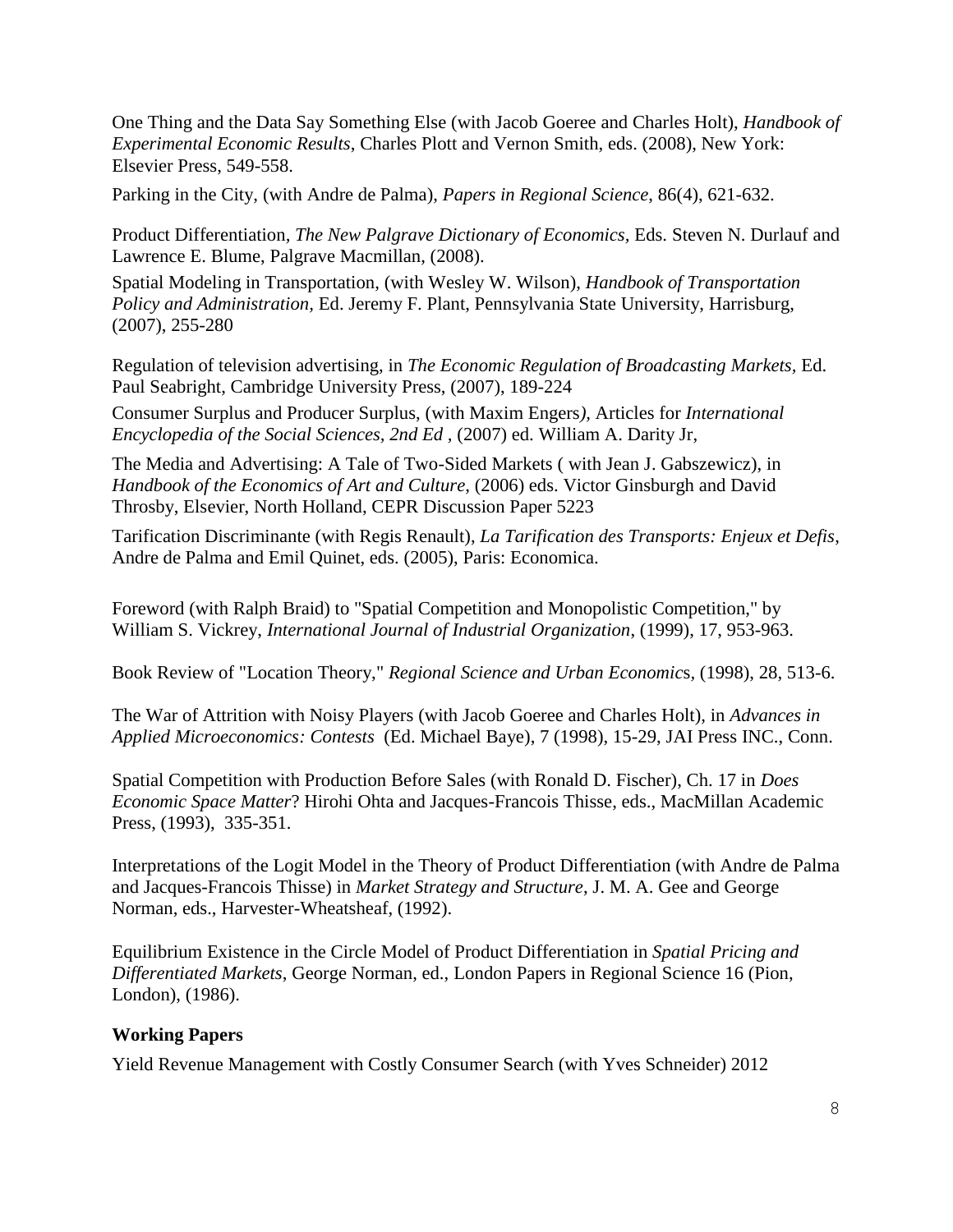A Sheening Theory of Advertising (with Federico Ciliberto, Jura Liaukonyte) 2012

Broadcast competition: Commercial and Pay TV

[Localism and Welfare](file:///C:/Users/sa9w/Desktop/djb4c/Local%20Settings/Temporary%20Internet%20Files/Content.Outlook/0HA8F0OY/Anderson/localism070319.pdf) (March 2007)

# *[NETS](http://www.nets.iwr.usace.army.mil/facts/fact.cfm?activityno=3) (The Navigation Economic Technologies Program), (all with Wesley Wilson)*

[Spatial Modeling in Transportation](http://www.virginia.edu/economics/papers/anderson/SPATIAL%20MODELING%20IN%20TRANSPORTATION%20final.pdf) I; [Spatial Modeling in Transportation II: Railroad Pricing,](http://www.nets.iwr.usace.army.mil/docs/CongestionSpatialEquil/Spatial%20Modeling%20in%20Trans%20II.pdf) [Alternative Markets, and Capacity Constraints](http://www.nets.iwr.usace.army.mil/docs/CongestionSpatialEquil/Spatial%20Modeling%20in%20Trans%20II.pdf) [Spatial Modeling in Transportation III:Infrastructure, Planning, and Welfare](http://www.nets.iwr.usace.army.mil/docs/CongestionSpatialEquil/final042505.pdf) [Market Power in Transportation Spatial Equilibrium and Welfare under Bertrand Competition](http://www.nets.iwr.usace.army.mil/docs/CongestionSpatialEquil/05-NETS-P-07.pdf) [Market Power in Transportation Spatial Equilibrium and Welfare under Cournot Competition](http://www.nets.iwr.usace.army.mil/docs/CongestionSpatialEquil/05-NETS-P-04.pdf) [A Dominant Firm Model of Pricing Transportation Over Space](file:///C:/Users/sa9w/Desktop/djb4c/Local%20Settings/Temporary%20Internet%20Files/Content.Outlook/0HA8F0OY/Anderson/jrs_final_revision.pdf)

# *Projects in Progress (partial list)*

Demand for privacy, selling consumer information, and consumer hiding vs. opt-out (with N. Larson, M. Sanchez, and A. Urbano) The Economics of Book Publishing (with Victor Ginsburgh) Marketing Characteristics Searching for Confirmation (with Yves Schneider) Price Discrimination with Capacity Constraints (with Yves Schneider) Comparative Advertising in OTC Analgesics (with Federico Ciliberto and Jura Liaukonyte) Advertising Assurance (with Micael Castanheira) Retailer/Manufacturer Ad Competition (with Charlie Murry) Mark-up competition (with Richard Ruble) Quality choice and mergers (with Volker Nocke) Intermediation with Private Information (with Maxim Engers) Characteristics Choice (with Fang Guo and Levent Celik) Platform Pricing (with Oezlem Bedre-Defolie) Nested Search (with Maxim Engers and Dan Savelle)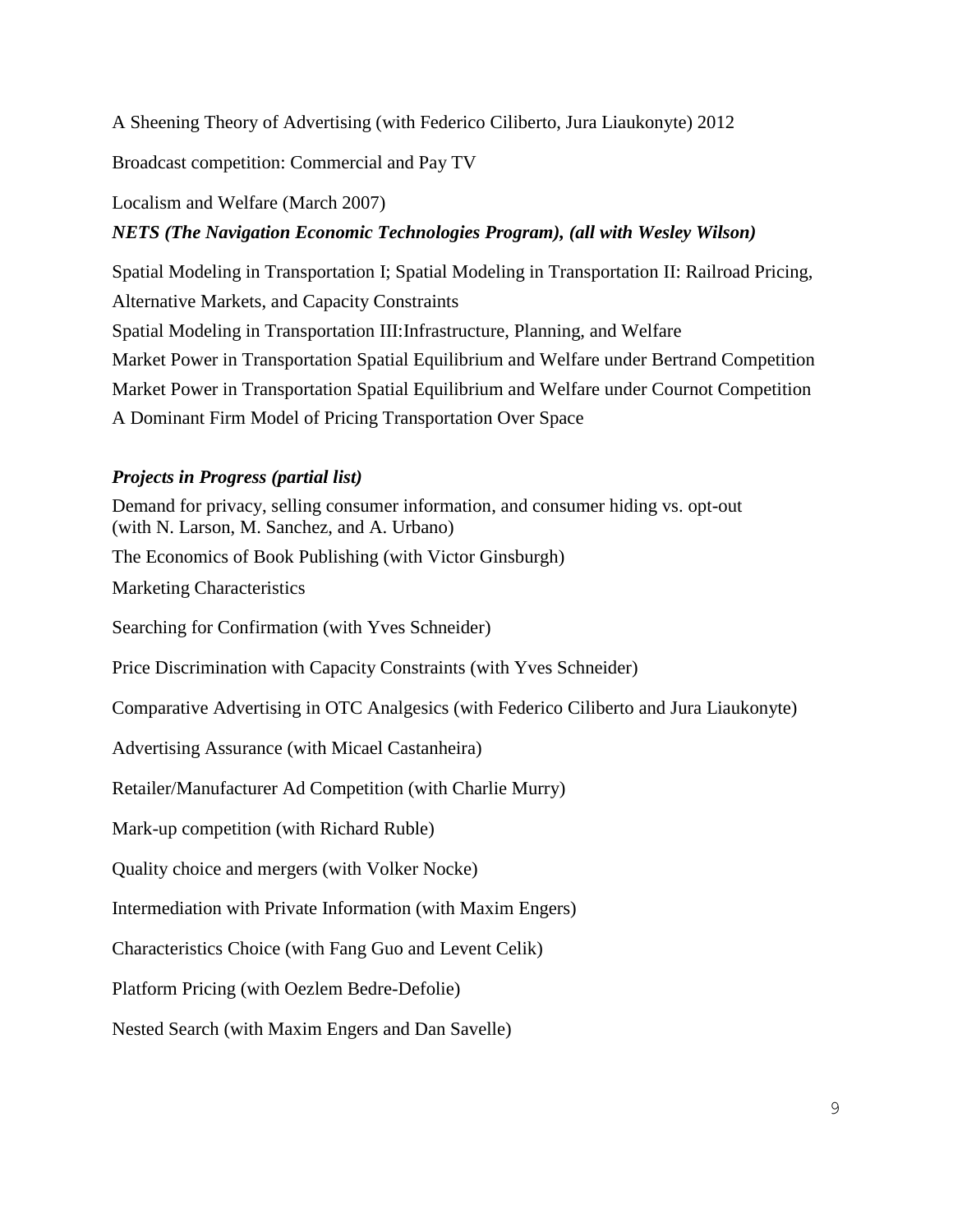# *Conferences Organized***:**

7th Southeast Economic Theory and International Trade Meetings (with Leonard Mirman), November 1994, University of Virginia Portuguese Competition Authority Summer IO WS series; Lisbon, July 2008 4<sup>th</sup> Media Economics Conference (with Brendan Cunningham and Steven Wildman), Nov. 17-18, 2006, Washington DC

Ongoing yearly Media Economics series co-organizer (2004- ); University of Minho, Portugal, Oct. 2019; University of Salento in Lecce, Italy on October 11-12, 2018; recently in Pompeu Fabreu Barcelona (Oct 2017), Zurich (Oct 2016), Stellenbosch (Nov 2015), Naples (Oct 2014), Tel-Aviv (Oct 2013), Bogota (Oct 2012), Moscow (Oct 2011), Hunter, NY (Oct 2010)

Advertising Economics Conference, Frankfurt, (with Martin Peitz), June 2008 2<sup>nd</sup> Advertising Economics Conference, Paris, (with Regis Renault), June 2009 3<sup>rd</sup> Advertising Economics Conference, Barcelona, (with Jose Luis Moraga), June 2010 4<sup>th</sup> Advertising Economics Conference, Moscow, (with Maarten Janssen), June 2011 5<sup>th</sup> Advertising Economics Conference, Beijing, (with Alex White), June 2012 6<sup>th</sup> Advertising Economics Conference, Tel-Aviv, (with Yossi Spiegel), June 2013 7<sup>th</sup> Advertising Economics Conference, Vienna, (with Maarten Janssen), June 2014 8<sup>th</sup> Advertising Economics Conf, Nuffield Oxford, (with Alexandre de Corniere) June 2015 9<sup>th</sup> Advertising Economics Conf, Vilnius Lithuania, (with Jura Liaukonyte) June 2016 10<sup>th</sup> Advertising Economics Conf, Tbilisi, Georgia, (with Jura Liaukonyte) June 2017 11th Advertising Economics Conf, Columbia University (Miklos Savary and Kinshuk Jerash), NYC, July 2018

12<sup>th</sup> Advertising Economics Conf, Porto University (with Joana Resende), July 1-2, 2019

# *Editorial Positions***:**

*International Journal of Industrial Organization*, co-Managing Editor (Aug. 1996-Dec. 2004). *Journal of Regional Science*, Associate Editor *International Journal of Transport Economics,* Editorial Board *New Zealand Economic Papers*, Editorial Board *Review of Network Economics,* Editorial Board *Journal of Media Economics,* Editorial Board *Regional Science and Urban Economics*, Associate Editor. *Information Economics and Policy,* Editorial Board Edited special issue of IJIO (with Stephen Martin): *Experimental Methods and Industrial Economics*, 1999.

Member of Executive Committee, *European Association for Research in Industrial Economics* (EARIE), 1997-2004

"Who's Who in Economics," (Ed. Mark Blaug). "Who's Who in Management Science."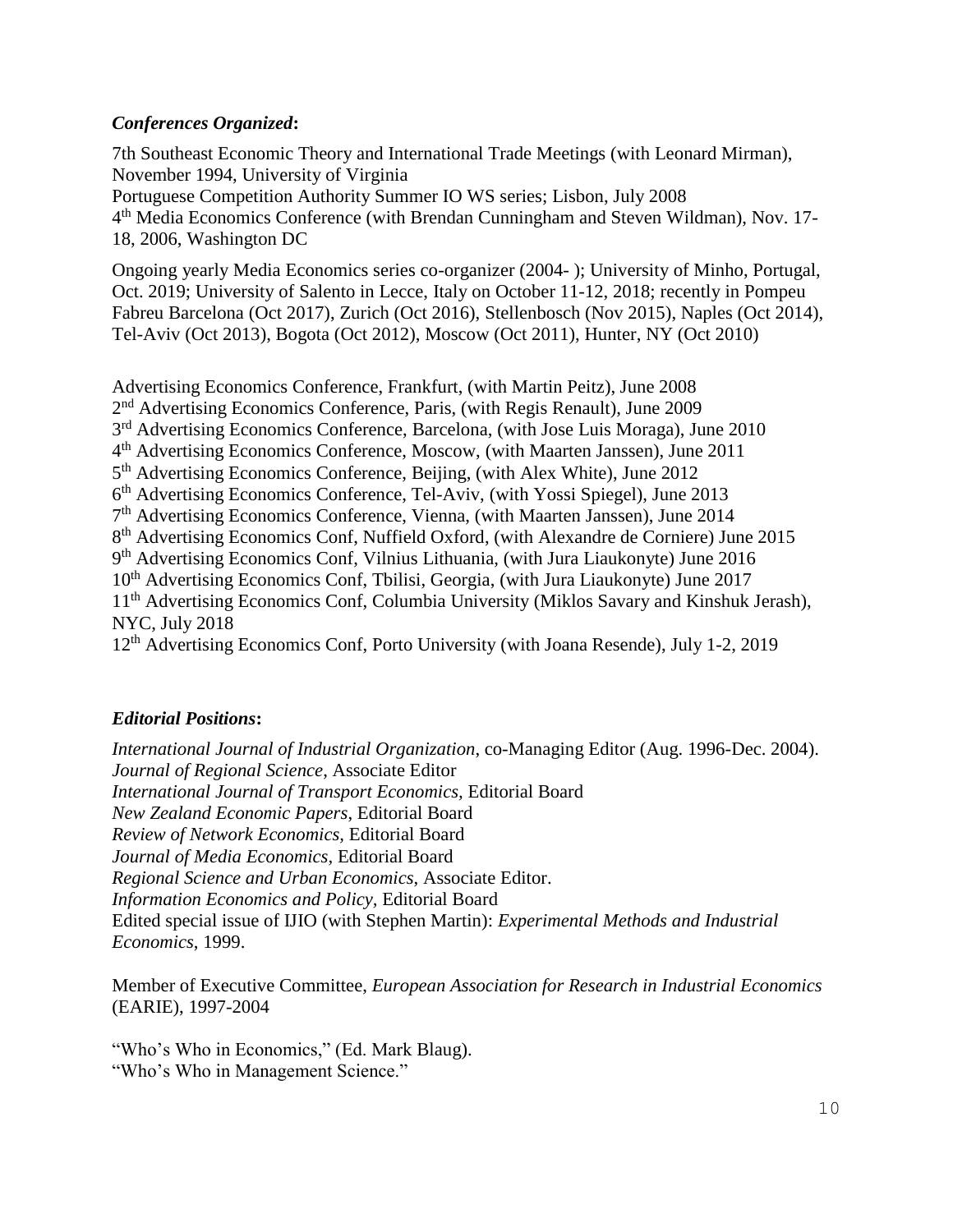"Who's Who in America."

Toulouse IDEI-ZEI Conference on "Regulation of Media Markets," October 1-2, 2004, Round Table discussant, paper presenter, and member of Scientific Committee.

Member of Organizing Committee for EARIE meetings 1997-2003; 2005; 2007, 2008, 2011, 2012, 2013, 2014, 2015, 2016, 2017 Member of Organizing Committee / co-organizer for conference series on Media Economics (Bergen 2003, Toulouse 2004, Hamburg 2005, Bologna 2007, Zurich 2008, Siena 2009, New York 2010, Moscow 2011, Bogota 2012, Tel-Aviv 2013, Naples 2014, Stellenbosch 2015, 2016, Barcelona 2017, Bari 2018)

CEPR (Research Fellow) ENCORE member Intertic Vice President Economic Design Network, Australia, member University of Virginia Placement Director 1998 – Current

## *Recent Invited Lectures*

## **(2013)**

ASSA San Diego (Jan) University of Copenhagen (Mar 12) CERGE-EI Charles University Prague (Mar 14) Department of Justice, DC (April 3) Competition conference, Edesheim (June) ICT conf Mannheim (June) Econs of Ads and Mktg, Tel-Aviv (June 26-7) CRESSE competition conference, Corfu (July) CRETE conference, Naxos (July) Tel Aviv Media Ecs (Oct); 2-sided markets conference, NUS, Singapore (Dec)

## **(2014)**

Berlin IO Day March 13 Cachan seminar and short course May Competition conference, Romrod Germany (June) ICT conf Mannheim (June) Econs of Ads and Mktg, Vienna (June 23-4) Dauphine Paris (July 7); ESMT Berlin (July 14) Rotman School, Toronto (Sept 29) Naples Media Economics conference (October 9-10) University of Amsterdam (Nov 7) Search conference, Bad Homberg (Nov 8-9) Ratings and Rankings conference, Paris (Dec 18-20)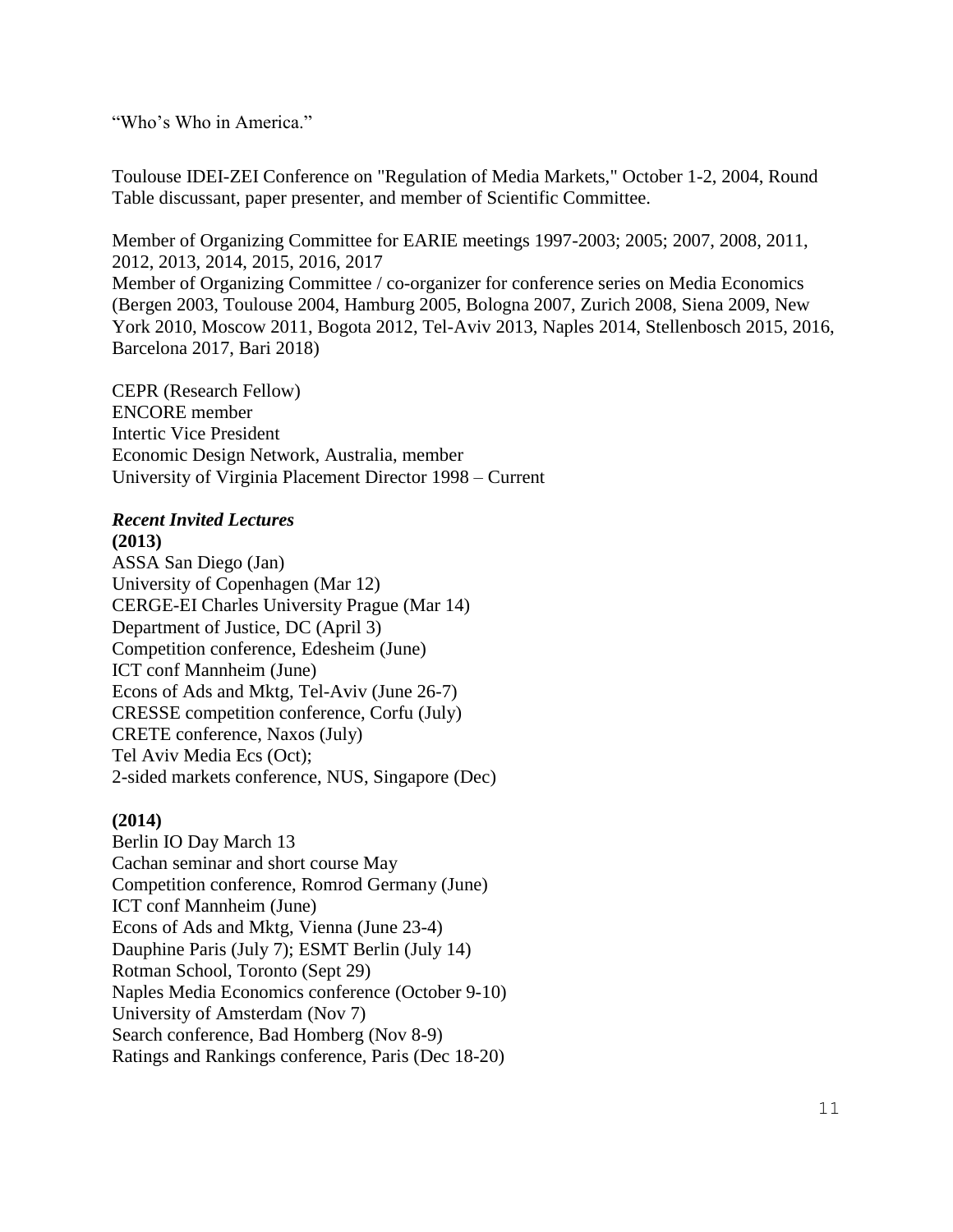## **(2015)**

Univer sity of Melbourne, Mar 13 Stern School, NYU March 31 Cachan seminar and short course May Dauphine June 1<sup>st</sup> ICT conf Mannheim June 12 -14 IO conference, Hang Zhou June 22 -24 Econs of Ads and Mktg, Nuffield Oxford June 26 -27 CRETE, Crete (Chania) July 10 -17 MIT Sloan (Sept  $21<sup>st</sup>$ ) Stellenbosch Media Economics conference Nov 6 - 7 Columbia IO Workshop (Dec 8)

#### **(2016)**

IDEI, Toulouse, Mar 7 University of Helsinki, Mar 11 FCC, Washington DC, Mar 30 CREST, Ecole Polytechnique, ENS -Cachan, Paris, May MACCi summer institute, Bamberg, Germany, June 20 -24 Association of Lithuanian Economists (Keynote) June 30 Economics of Advertising and Marketing, Vilnius July 1 - 2 U Cergy -Pontoise July ESMT Berlin, August 7 University of Southern California, Sept 16 Boston University, Sept 27 Media Economics conference, Zurich, Oct 7 - 8 Quantitative Collaborative, UVA, Oct 20 Haas, Berkeley, Nov 7 NYC Media Seminar, Dec 7

#### **(2017)**

ESMT Berlin, Platforms Conference, April 12 -13 LEI, Paris, May ENS -Cachan, May UValencia, July Economics of Advertising and Marketing, Tbilisi July Media Economics conference, Zurich, Oct 7 - 8

#### **(2018 )**

CUHK, Jan 12, 17; Hitotsubashi, Jan 23 U of Tokyo, Jan 29 Monash U, March 6 Uni Melbourne March 16 NUS Mar 23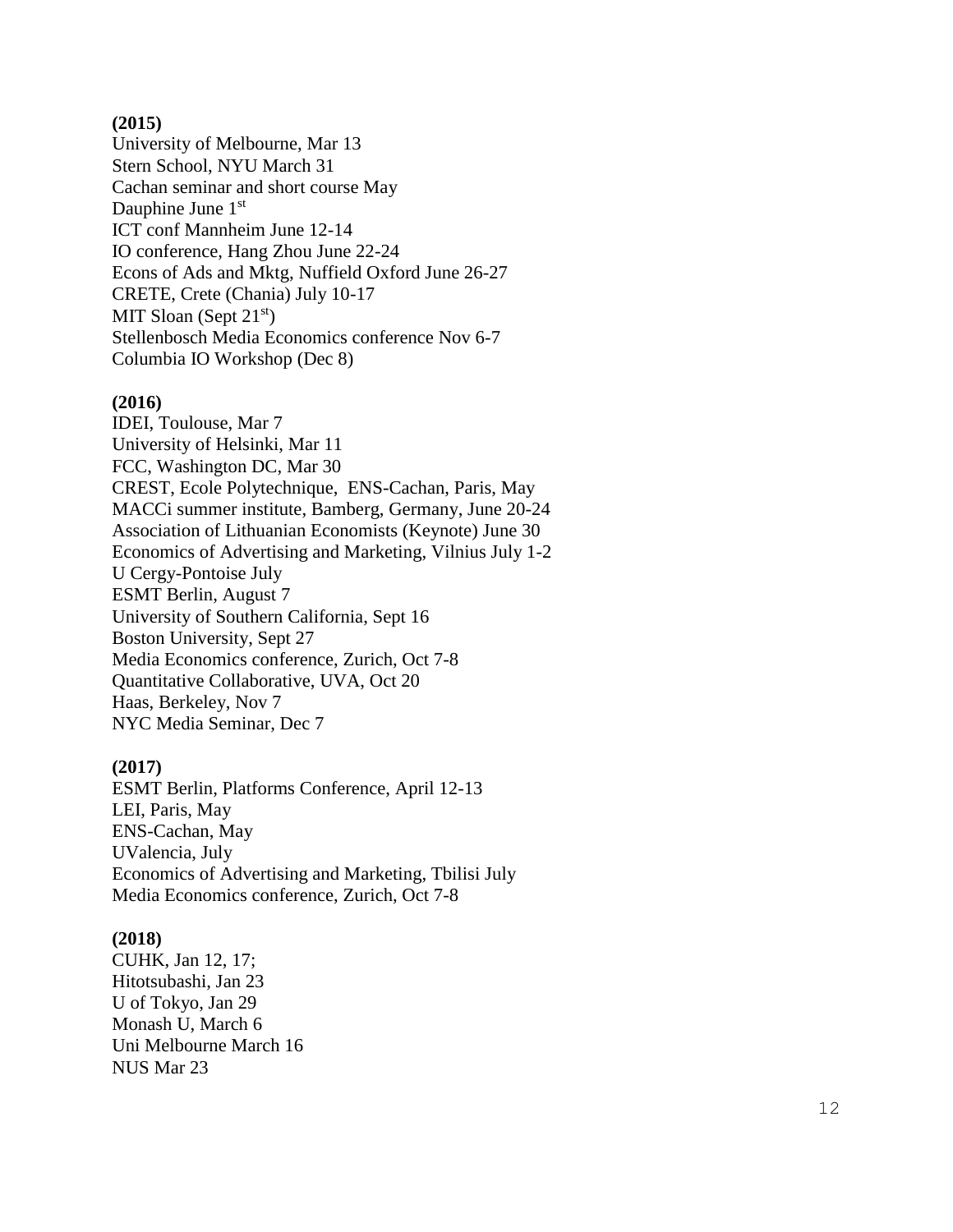ANU Apr 10; Monash IO WS Apr 19 -20 CREST, Paris, May 30 CEPR Gerzensee, July 2 - 6 Stony Brook, Nov 12

## **(2019)**

Digital Economics Conference, Toulouse, Jan 11 -12 Melbourne University March 29 Warwick U May 15 Oxford U (Nuffield) May 17 ENS -Cachan/ Ecole Polytechnique Paris May 21, 22, 23 CUHK June 6 HKUST IO conference June 12 -14 MaCCI conference, Bamberg June 17 -22 Berlin ESMT June 26 Porto Economics of Advertising and Marketing July 1 - 2 U de Cergy -Pontoise July 5 CRETE, Tinos, July 12 -17 U Mannheim, Aug 6th

### *Recent Visits*

#### **(2015)**

Univer sity of Melbourne, early Jan, March May ENS -Cachan, Paris Mannheim June 8 -20 ESMT Berlin (July 5 -11) Dauphine July 19 -31 Mannheim Aug 2 - 7

#### **(2016)**

Melbourne Univer sity, early Jan HSE St Petersburg, Mar May ENS -Cachan, Paris Mannheim June 3 -20 MACCi Summer Institute, Bamberg June 20 -25 U Cergy July 19 -31 ESMT Berlin (August 7 -14)

## **(2017)**

Univer sity of Melbourne, early Jan CERGE, Charles University, Mar; ESMT Berlin, Mar, April May ENS -Cachan/ Ecole Polytechnique Paris University of Valencia June 10 -Aug 10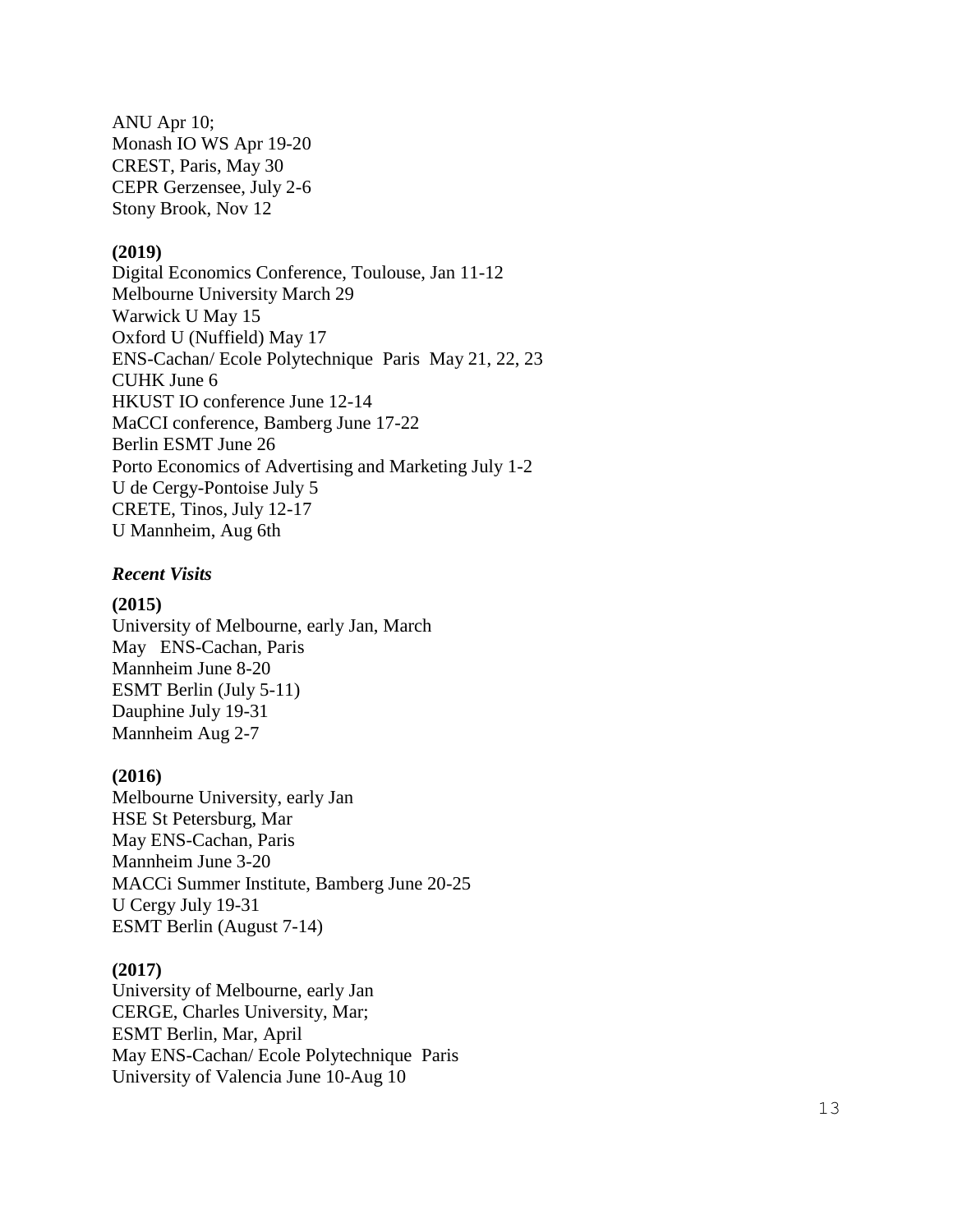## **(2018)**

Chinese University of Hong Kong (Jan) HIAS, Hitotsubashi (Jan-Feb) University of Melbourne, Feb-June National University of Singapore, March Australian National University, April ENS-Cachan/ Ecole Polytechnique Paris, May ESMT Berlin, June U Cergy-Pontoise, July Mannheim, August

## **(2019)**

ENS- Cachan Jan 4-14 Melbourne University March 7-30 ENS-Cachan/ Ecole Polytechnique Paris May 20-June 4 CUHK June 5-14 MaCCI conference, Bamberg June 17-22 Berlin ESMT June 21-28 U de Cergy-Pontoise July 3-25 CRETE, Tinos, July 12-17 U Mannheim, Aug  $1<sup>st</sup> - 14<sup>th</sup>$ 

## *Ph. D. students supervised*:

Gladys Lopez (2<sup>nd</sup> reader, 1997); Monica Capra (August 1998); Scott Bohannon (October 1999); Spencer Graf (August 2000); Monica Hartmann (2nd reader, August 2000); Brian McManus (August 2001); Richard Ruble (October 2001); Michelle Sovinsky ( $2<sup>nd</sup>$  reader, June 2002); Hyejoon Im (2nd reader, August 2003); Adam Rennhoff (December 2003); Ken Wilbur (June 2005); Loren Smith (2nd Reader, August 2005); Levent Celik (August 2006); Catherine Tyler Mooney (June 2007); Jason Hulbert (2nd Reader, November 2007); Jayani Jayawardhana (November 2007); Eric Fesselmeyer (2nd reader, December 2008); Jura Liaukonyte (June 2009); Sunit Shah (April 2011); Shuna Wang (2<sup>nd</sup> reader, May 2011); Yiyi Zhou (April 2012); Kang Jian (May 2012); Stephen Bruestle (Sept 2013); Charlie Murry (April 2014); Haiyan Liu (June 2014); Zhou Zhang (April 2016); Ce (Matthew) Shi (July 2016); 2017 (April): Alicia Baik, Fang Guo, Bill Johnson (3rd); 2018 (April): Yanchi Yu, Ben Leyden; November 2018: Abiy Teshome April 2019: Dan Savelle, Cailin Slattery

### *Others in progress*:

Dissertation Proposed; Alex Gross; Proposal imminent: Ga Young Ko IO Reading Group: Alex Gross, Dan Savelle, Katya Khmelnitskaya, Emily Cook, Pooja Khosla, Ga Young Ko, Joe Roessler, Cailin Slattery, Hanna Charankevich